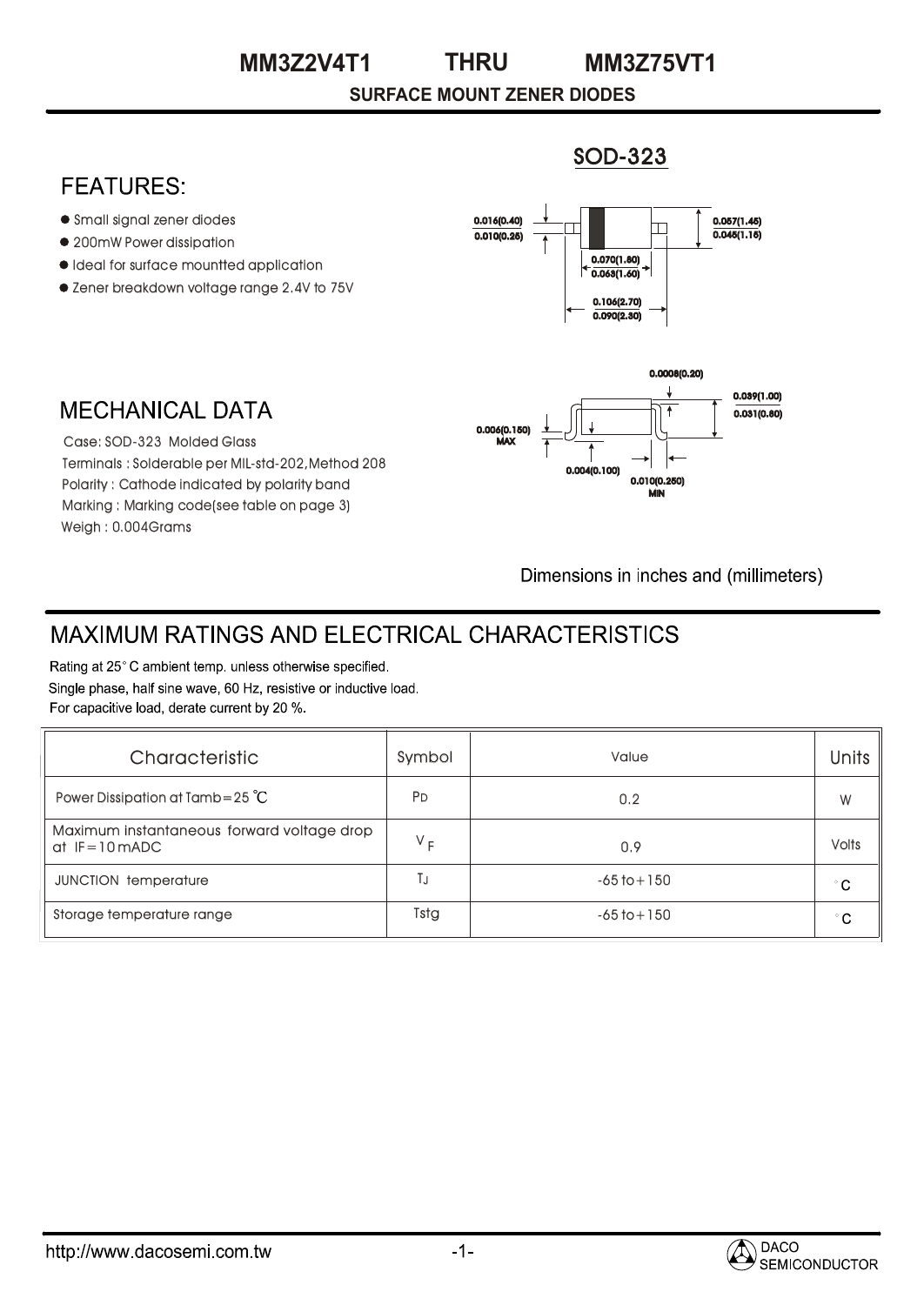#### **SURFACE MOUNT ZENER DIODES MM3Z2V4T1 THRU MM3Z75VT1**



FIG.5- ZENER VOLTAGE (VZ 12V TO 12V)



Vz